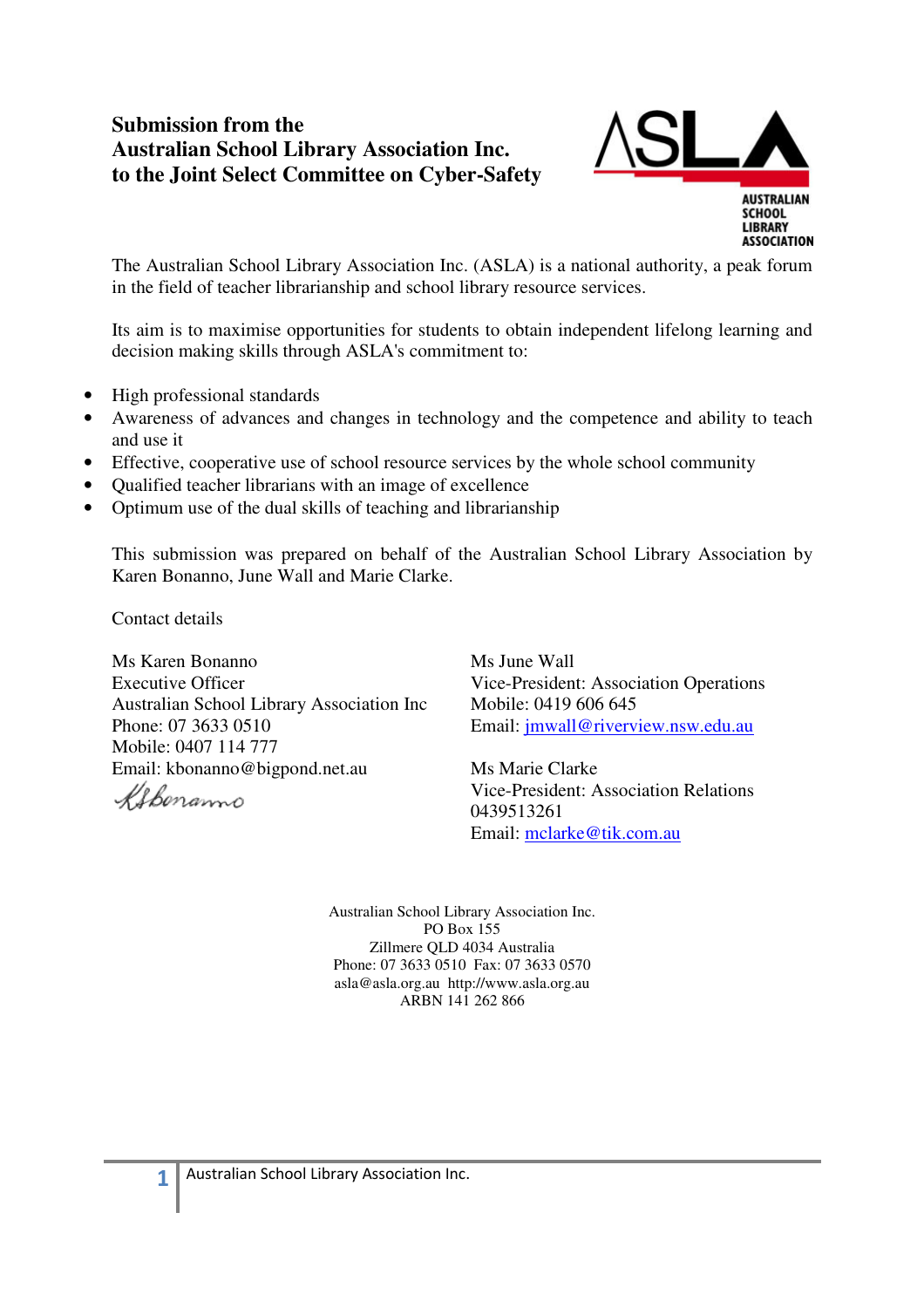### **Introduction**

The New Media Consortium's Horizon Project is an ongoing research effort that identifies and describes emerging technologies and the impact on teaching, learning, research or creative expression within education. In 2009, *The Horizon Report: 2009 K-12 Edition* identified the following critical challenge facing schools – 'There is a growing need for formal instruction in key new skills, including information literacy, visual literacy, and technological literacy. New skills are required of students in writing and communication, different from those of even a few years ago' (Johnson et al 2009, p. 6-7).

In 2010, *The Horizon Report: 2010 K-12 Edition* continued this theme with the following critical challenge – 'Digital media literacy continues its rise in importance as a key skill in every discipline and profession' (Johnson et al 2010, p. 5).

*Digital information literacy* emphasizes the interaction between technologies and information literacies. Students engage with technology to negotiate information in multiple modes to support the process of becoming 'active meaning-makers'(Hague & Payton 2010, p. 8). In addition, digital information literacy supports an inquiry based approach to teaching and learning. It is inclusive of social responsibility and ethical behavior in not only the appropriate acknowledgment of the work of others but in the personal creation of information and awareness of the impact of one's digital footprint. Digital information literacy is a critical skill set in the development of active, productive and socially responsible digital citizens and cannot be ignored in the development of school library programs integrated into the curriculum programs of schools. Teacher librarians are well placed to support and deliver digital information literacy across all curriculum areas and age groups, including parents, within a school community. Unfortunately, not every school library is staffed by a qualified teacher librarian.

Research undertaken by Combes (2007) on information-seeking behaviour of post-secondary students indicated a confidence in using the Internet for study and finding information, but a significant drop in skills when it came to their ability to evaluate, organise and use the information they had found. The students acquired their Internet skills by personal experimentation and rarely consulted with a teacher or a teacher librarian whilst at school. By the time the students entered tertiary studies they had already developed a culture of information seeking behaviour that was lacking in high level digital information literacy capabilities. Educators cannot assume that because students have a familiarity with the technology that they possess sophisticated digital information literacy skills. Being *techsavvy* does not automatically mean one is *information literate.* Students who are digitally information literate by definition must also be aware of the personal safety issues and security of using the Internet. C*yber-safety* is an integral part of digital information literacy. The potential of teacher librarians to contribute to better outcomes for students within safe learning environments is untapped. Teacher librarians can be accessed to explicitly teach these crucial skills in the context of the content of the curriculum through collaboratively developed classroom learning activities, authentic assessment and research tasks within a well resourced school library environment.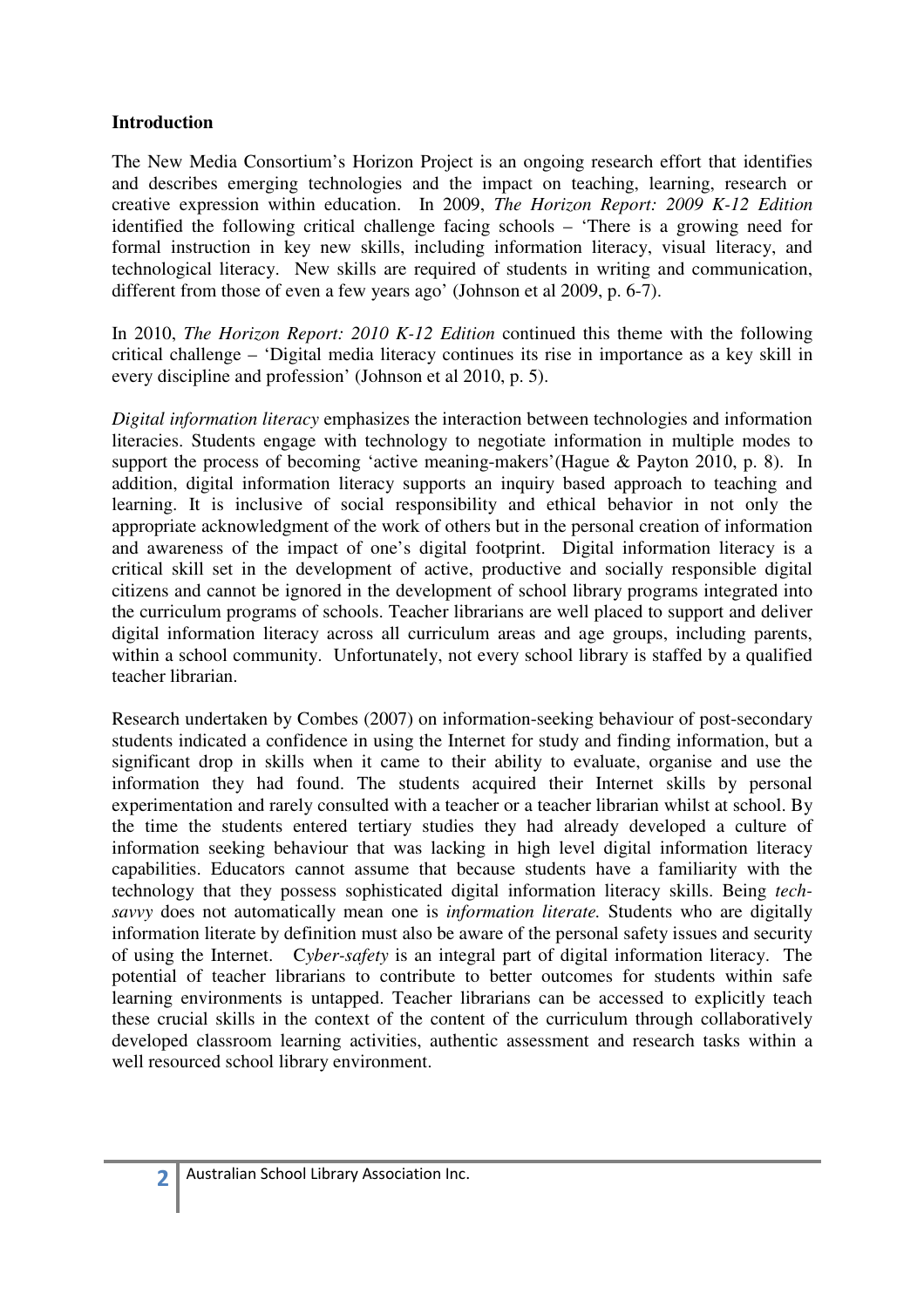**Terms of reference addressed by the Australian School Library Association for this submission** 

**1. The online environment in which Australian children currently engage, including key physical points of access (schools, libraries, internet cafes, homes, mobiles) and stakeholders controlling or able to influence that engagement (governments, parents, teachers, traders, internet service providers, content service providers)** 

Students of the *Google Generation* have not developed digital information literacy skills in alignment with their access to and use of information and communication technology (ICT). They are surface web browsers and do not have the skills for advanced web searching, evaluating the relevance of information nor the skills to use this information appropriately.

Digital information literacy is a key skill for every curriculum area and is increasingly becoming more critical in a 1:1 laptop school-based environment. Teachers are not teaching digital information literacy due to lack of training and professional development in either pre or in-service professional learning. "This challenge is exacerbated by the fact that digital literacy is less about tools and more about thinking, and thus skills and standards based on tools and platforms have proven to be somewhat ephemeral" (Johnson et al 2010, p.5). Teacher librarians plan, develop and deliver explicit teaching in digital information literacy, as it is not about tools but learning and thinking. The school library is a place of learning and discovery.

Teacher librarians contribute significantly to the development of knowledge and understanding of cyber-safety of young Australian students through the teaching and learning programs and digital access points delivered through the school library that focus specifically on digital information literacy skill development to include being literate across multiple media areas within the context of an ever-changing technological oriented world.

#### **6. Ways to support schools to change their culture to reduce the incidence and harmful effects of cyber-bullying including by:**

- **Increasing awareness of cyber-safety good practices;**
- **Encouraging schools to work with the broader school community, especially parents, to develop consistent, whole school approaches; and**
- **Analysing best practice approaches to training and professional development program and resources that are available to enable school staff to effectively respond to cyberbullying;**
- **Analysing information on achieving and continuing world's best practice safeguards.**

Being a responsible digital citizen requires appropriate, responsive behaviour with regard to how one uses the technology. A digital information literacy program in a school setting would focus on the following:

- Etiquette
- Effective communication
- Information literacy taught in the content of teaching and learning programs
- Equity of access and participation
- Social responsibility and ethical behaviour
- Collaboration and creativity in a safe environment
- Safe practices (e-safety and health safety)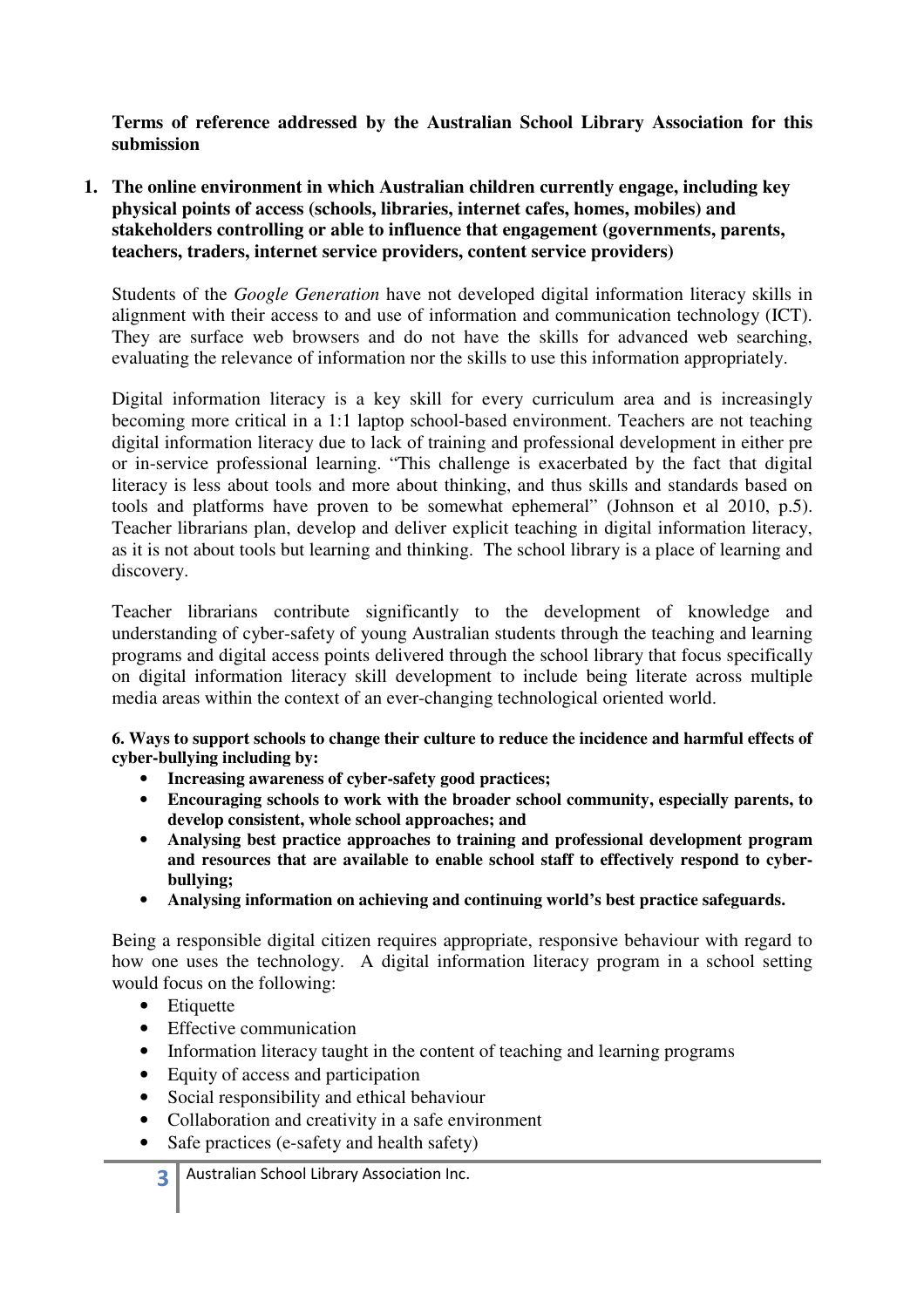- Critical thinking and evaluation
- Cultural and social awareness of the information environment

School libraries and teacher librarians have the current and future potential to map the digital tools and skills required for learning to the Australian National Curriculum. The Australian National Curriculum in 2011 and beyond will need to use emerging digital tools to personalise learning environments so that teachers can meet the individualised learning needs of young Australians. Teacher librarians have the skill set to implement a digital information literacy continuum linked to the national curriculum. A national digital information literacy focus within the Australian National Curriculum will enable progressive development of individual skills to a higher level of thinking, creativity and innovation. In this context, explicit instruction by the teacher librarian in digital literacy and trans-literacy need to commence in the first years of schooling.

Teacher librarians have developed and delivered successful parent programs through the school library to help parents support their children through their schooling years. In 1993, the School Library Association of Queensland was recognised by the International Association of School Librarianship for *Project Parent: Control or Chaos*, a program that provided original and practical guidance for parents to collaborate in the education of their children through the school library. The award recognised the program as a model for replication by other schools worldwide. National funding assistance to the Australian School Library Association would allow for the development of a national parent program to help parents support their children in the specific area of digital information literacy and cybersafety, especially in collaboration with the Australian Communications and Media Authority (ACMA).

As part of the 2003 survey of the Organisation for Economic Co-operation and Development's (OECD) Programme for International Student Assessment (PISA), students (15 year olds) were asked about their familiarity with information and communication technology (ICT), principally their computer use. The findings identified issues about "whether students who are using computers more are necessarily using them to best effect" (OECD 2005, p. 69). There was also a concern about the presence of policies that ensured usage was effective. A warning was presented "not to assume that more means better. Above all, it is the quality of ICT usage, rather than necessarily the quantity, that will determine the contribution that these technologies make to student outcomes" (OECD 2005, p. 69).

The potential of teacher librarians to contribute to better outcomes for students within safe learning environments is untapped. Professional learning opportunities should include teacher librarians and school librarians. As these personnel support all year levels within a school setting they are well placed to integrate cyber-safety into digital information literacy programs and to provide professional learning for teachers across the school.

## **Recommendations**

1. The Ministers of Education develop an Australian-wide  $21<sup>st</sup>$  Century student learning skills policy as a framework for national curriculum planning, implementation and delivery.